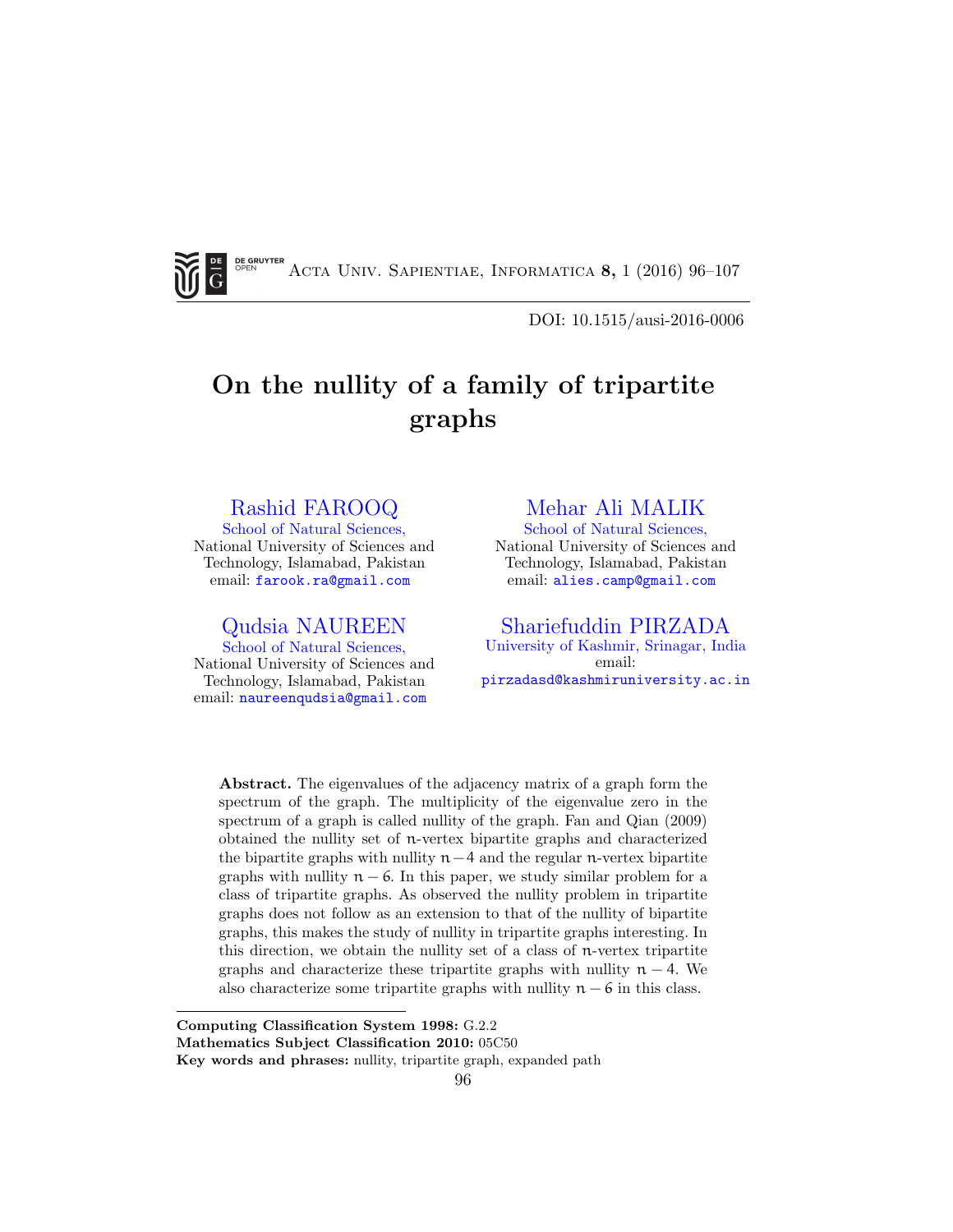#### <span id="page-1-0"></span>1 Introduction

Let G be a simple graph with vertex set  $V(G) = \{v_1, \ldots, v_n\}$  and edge set  $E(G)$ . An edge joining a vertex  $v_i$  to a vertex  $v_j$  is denoted by  $v_i v_j$  (or  $v_j v_i$ ). The *adjacency matrix* of G is  $A(G) = [a_{ij}]_{n \times n}$ , where

$$
\mathfrak{a}_{ij} = \left\{ \begin{array}{ll} 1 & \mathrm{if} \; \nu_i \nu_j \in E(G) \\ 0 & \mathrm{otherwise} \end{array} \right. \; (\forall \nu_i, \nu_j \in V(G)).
$$

The eigenvalues of the graph G are the eigenvalues of  $A(G)$  and the *spectrum* of G is the multiset of eigenvalues of G. The nullity of graph G, denoted by  $\eta(G)$ , is the multiplicity of the eigenvalue zero in the spectrum of G. The graph G is singular if  $\eta(G) > 0$  and is non-singular if  $\eta(G) = 0$ . For graph theoretical terminology, we refer [\[10\]](#page-11-0).

Collatz and Sinogowitz [\[2\]](#page-11-1) posed the problem of characterizing singular graphs and since then, the theory of nullity of graphs has stimulated much research because of its importance in mathematics and chemistry. In literature, we find characterization of trees, unicyclic graphs, bicyclic graphs and bipartite graphs with their nullity.

Fiorini et al. [\[5\]](#page-11-2) determined the greatest nullity among n-vertex trees in which no vertex has degree greater than a fixed positive integer D and gave a method of constructing the respective trees. Li and Chang [\[7\]](#page-11-3) showed that there are some other trees with maximum nullity which can not be constructed by the method devised by Fiorini et al. [\[5\]](#page-11-2) and modified the method of constructing the respective trees. Tan and Liu  $[11]$  found the nullity set of n-vertex unicyclic graphs with  $n \geq 5$ . They also characterized the unicyclic graphs with maximal nullity. The unicyclic graphs with minimum nullity are characterized by Li and Chang  $[8]$ . Li et al.  $[9]$  found the nullity set of n-vertex bicyclic graphs and gave a characterization of the bicyclic graphs with maximum nul-lity. Hu et al. [\[6\]](#page-11-7) also found the nullity set of n-vertex bicyclic graphs,  $n \geq 6$ . Furthermore, the authors also characterized bicyclic graphs with extremal nullity. In Fan et al. [\[3\]](#page-11-8), the authors found the nullity of unicyclic signed graphs and characterized n-vertex unicyclic signed graphs. Fan and Qian  $\boxed{4}$  introduced nullity of n-vertex bipartite graphs and presented characterization of bipartite graphs with nullity.

We find that the nullity of tripartite graphs does not follow as the extension of that of bipartite graphs. Thus it became interesting to characterize family of tripartite graphs with nullity. In this paper, we consider a class of n-vertex tripartite graphs,  $n \geq 3$  and give nullity set of these tripartite graphs and characterize them with nullity  $n - 4$ ,  $n \geq 4$ . Furthermore, we discuss some tripartite graphs with nullity  $n - 6$ ,  $n \ge 6$ .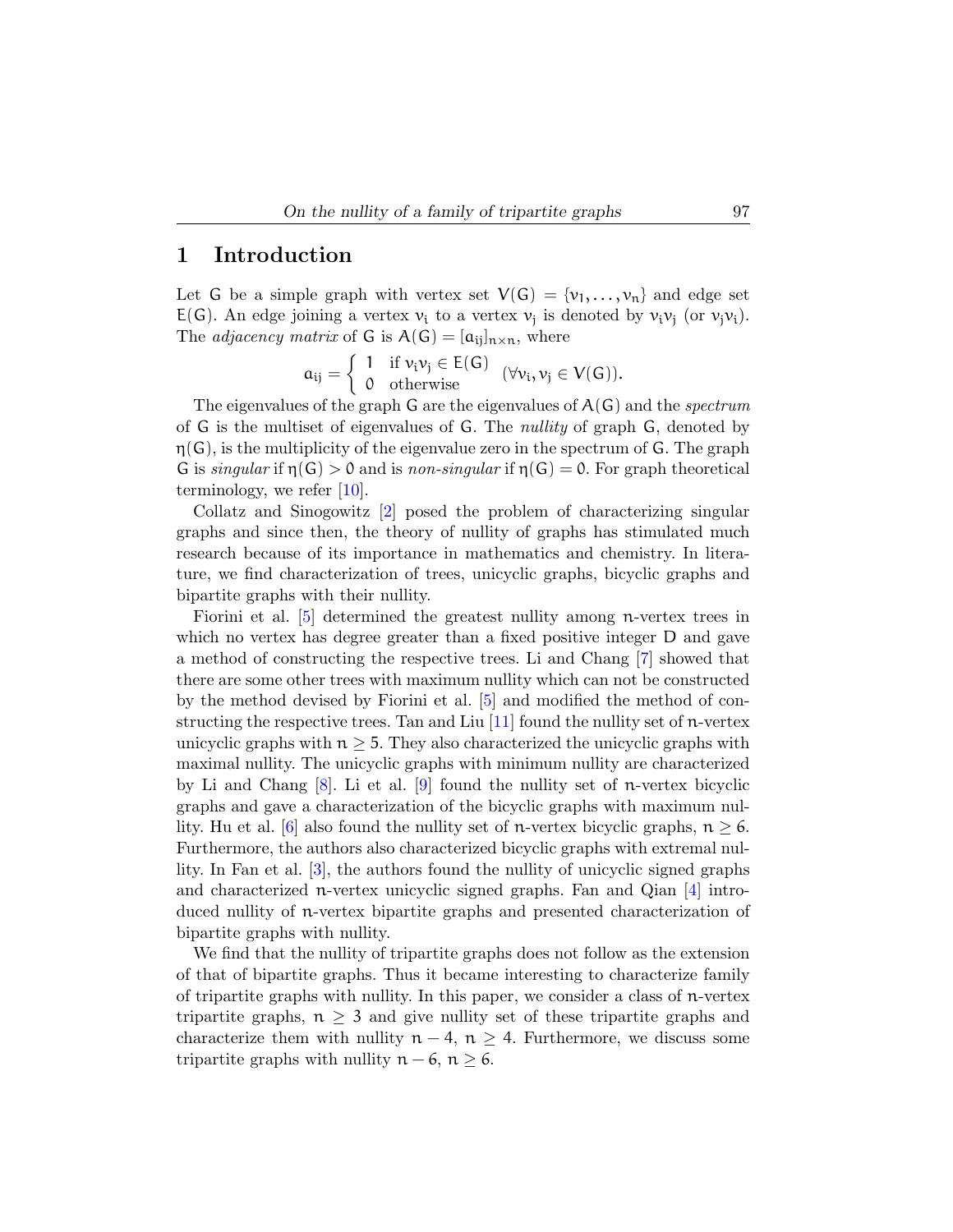#### 2 Preliminaries

In this section, we give some definitions, terminologies and known results which will be used later. Let G be an n-vertex graph with vertex set  $V(G)$  and edge set  $E(G)$ . For  $S \subseteq V(G)$ , the *neighbor set* of S in G, denoted as N(S), is a set containing those vertices of G that are adjacent to some vertex in S. If  $S = \{v\}$ , we write  $N(v)$  for  $N({v})$ . If S is nonempty, we denote by  $G[S]$  the *induced* subgraph of G. The rank of the graph G, denoted by  $rank(G)$ , is the rank of its adjacency matrix  $A(G)$ , that is,  $rank(G) = rank(A(G))$ . It is known that  $\eta(G) = n - \text{rank}(G)$ . The graph G is said to be an *expanded graph* if its vertex set  $V(G)$  can be partitioned into  $V_1, V_2, \ldots, V_k, k \geq 2$ , such that  $G[V_i]$ is an empty graph, for  $1 \leq i \leq k$ . If  $G[V_i \cup V_j]$  is a nonempty graph, it is a complete bipartite graph for  $1 \leq i, j \leq k, i \neq j$ . If G is an expanded graph on  $V_1, V_2, \ldots, V_k$ , each  $V_i$ , for  $1 \leq i \leq k$ , is called an *expanded vertex* of order |Vi |. We observe that each simple graph can be viewed as an expanded graph.

The n-vertex graph G is said to be an *expanded path* of length k if its vertex set  $V(G)$  can be partitioned into  $V_1, \ldots, V_k, k \geq 2$ , such that

- (i)  $G[V_i]$  is an empty graph for  $1 \leq i \leq k$ ,
- (ii)  $G[V_i \cup V_{i+1}]$  is a complete bipartite graph for  $1 \leq i \leq k-1$ ,
- (iii)  $G[V_i \cup V_j]$  is an empty graph for  $1 \leq i, j \leq k$  with  $j \neq i+1$ .

We use the notation  $\mathbb{P}_k(V_1,\ldots,V_k)$  to denote an expanded path on  $V_1,\ldots,V_k$ of length k. Similarly, an *expanded cycle* of length k, denoted by  $\mathbb{C}_{k}(V_1, \ldots, V_k)$ , is obtained from the expanded path  $\mathbb{P}_k(V_1,\ldots,V_k)$  by adding edges between each vertex of  $V_1$  and each of  $V_k$ . When there is no ambiguity, we simply write  $\mathbb{P}_k$  and  $\mathbb{C}_k$  respectively to represent an expanded path and an expanded cycle of length k. An expanded decomposition of the graph G is a list of expanded subgraphs such that each edge of G appears in exactly one expanded subgraph in the list.

The graph G is *tripartite* if its vertex set can be partitioned into three subsets X, Y and Z such that  $G[X], G[Y]$  and  $G[Z]$  are empty graphs; such a partition  $(X, Y, Z)$  is called a *tripartition*. For any  $S \subseteq V(G)$ , we denote by  $N_X(S)$  the neighbors of S in X. Analogously, we can define  $N_\gamma(S)$  and  $N_Z(S)$ . We consider a special class of tripartite graphs defined as follows. Let  $\mathcal{T}_n$  be the family of those n-vertex tripartite graphs G,  $n \geq 5$ , whose tripartition  $(X, Y, Z)$  satisfies the following:

<span id="page-2-0"></span>
$$
N_X(Y') \neq X \text{ and } N_Z(Y') \neq Z \ \forall \ Y' \subseteq Y,
$$
 (1)

$$
G[X \cup Z] \text{ is complete bipartite.} \tag{2}
$$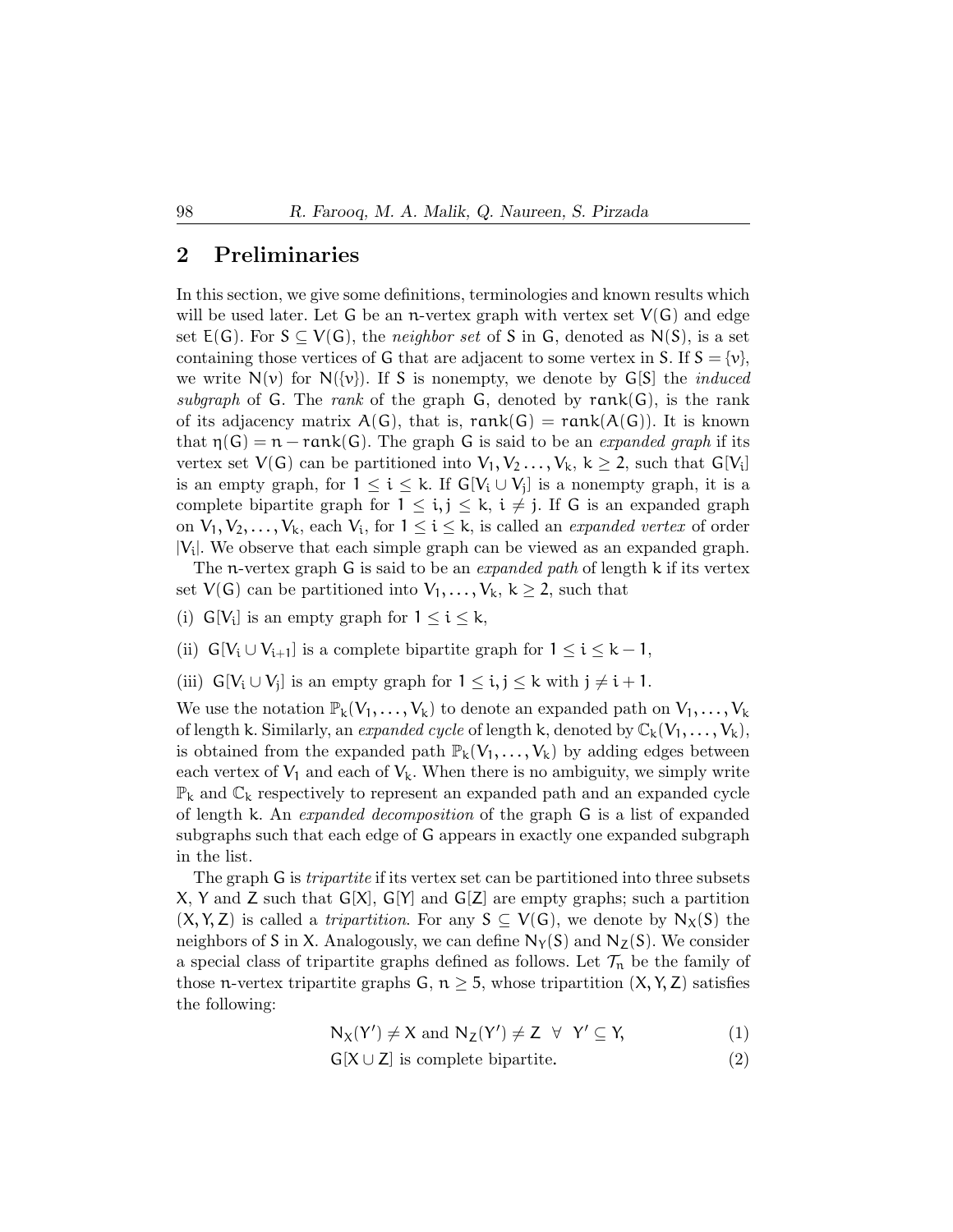<span id="page-3-4"></span><span id="page-3-3"></span>**Lemma 1 (Fan** [\[4\]](#page-11-9)) An expanded path of length  $k \ge 2$  and order n has nullity  $n - k$ , if k is even and  $n - k + 1$ , if k is odd.

Let  $K_{n_1,n_2}$  denote the complete bipartite graph, where  $n_1$  and  $n_2$  are the sizes of its partite sets. Also,  $K_1$  denotes an isolated vertex and  $r K_1$  denotes r copies of K<sub>1</sub>. Then the following result characterizes the graphs with nullity  $n-2$ .

**Lemma 2 (Cheng [\[1\]](#page-11-10))** Let G be an n-vertex simple graph,  $n \geq 2$ . Then  $\eta(G) = n - 2$  if and only if  $G \cong K_{n_1,n_2} \cup n_3K_1$ , where  $n = n_1 + n_2 + n_3$ ,  $n_1, n_2 > 0$  and  $n_3 \geq 0$ .

## 3 Main results

Let  $G \in \mathcal{T}_n$  with tripartition  $(X, Y, Z)$ . The adjacency matrix  $A(G)$  of G is defined by

<span id="page-3-2"></span>
$$
A(G) = \begin{array}{ccccc} & X & Z & Y \\ X & 0 & J & C_1 \\ Z & J^t & 0 & C_2 \\ Y & C_1^t & C_2^t & 0 \end{array},
$$

where J and **0** respectively denote the matrices with all entries 1 and 0. Let C and B denote the matrices defined as follows.

$$
C = \left[ \begin{array}{c} C_1 \\ C_2 \end{array} \right] \quad \text{and} \quad B = \left[ \begin{array}{cc} \mathbf{0} & J \\ J^{\mathsf{t}} & \mathbf{0} \end{array} \right].
$$

The matrix  $A(G)$  can be viewed as

<span id="page-3-0"></span>
$$
A(G) = \left[ \begin{array}{cc} B & C \\ C^t & 0 \end{array} \right].
$$
 (3)

Let

<span id="page-3-1"></span>
$$
U = [B \ C], \quad L = [C^t \ 0]. \tag{4}
$$

Then  $A(G)$  can be written as  $A(G) = \begin{bmatrix} U & \mathbf{0} \\ \mathbf{0} & \mathbf{0} \end{bmatrix}$ L .

For each  $v \in X \cup Z$ , we denote by  $U_v$  the row of  $A(G)$  corresponding to the vertex v. Similarly, for each  $v \in Y$ , the row of  $A(G)$  corresponding to the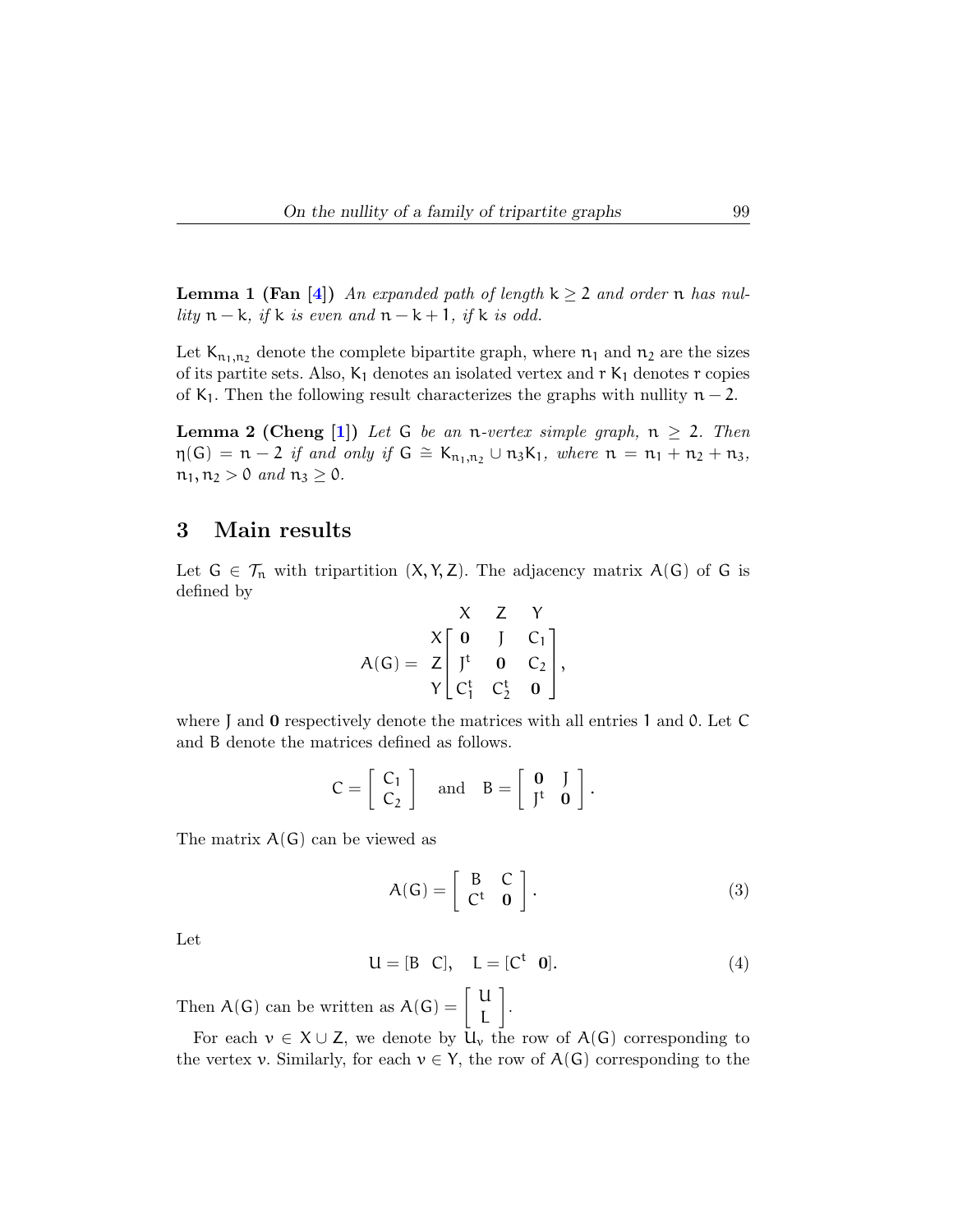vertex v is denoted by L<sub>v</sub>. Let  $S \subseteq X \cup Z$ . Then from the matrix  $A(G)$ , we see that

<span id="page-4-1"></span>
$$
\sum_{v \in S} k_v u_v = [b_1 \ b_2 \ c], \tag{5}
$$

where  $b_1$ ,  $b_2$  are constant row matrices respectively of dimension  $1 \times |X|$  and  $1\times|Z|$ , c is row vector of dimension  $1\times|Y|$ , and  $k_v$ 's are real constants. Similarly, for any  $Y' \subseteq Y$ , we can write

<span id="page-4-2"></span>
$$
\sum_{v \in Y'} k'_v L_v = [c_1 \ c_2 \ 0],\tag{6}
$$

where  $c_1$ ,  $c_2$  and 0 are row vectors respectively of dimension  $1 \times |X|$ ,  $1 \times |Z|$ and  $1 \times |Y|$ , and  $k_v$ 's are real constants.

<span id="page-4-3"></span>The following result gives information about the rank of a tripartite graph in  $\mathcal{T}_n$ .

**Lemma 3** Let  $G \in \mathcal{T}_n$  with tripartition  $(X, Y, Z)$  and adjacency matrix defined by  $(3)$ . Then

<span id="page-4-0"></span>
$$
rank(G) = rank(U) + rank(L), \qquad (7)
$$

where  $U$  and  $L$  are defined by  $(4)$ .

**Proof.** Let S and Y' be arbitrary subsets, respectively of  $X \cup Z$  and Y. To prove [\(7\)](#page-4-0), it is enough to show that  $\sum_{v \in S} k_v u_v \neq \sum_{v \in Y'} k_v' L_v$  whenever  $\sum_{v \in S} k_v u_v \neq$ 0 and  $\sum_{v \in Y'} k'_v L_v \neq 0$ , and  $k'_v$ 's and  $k'_v$ 's are real constants.

We can write  $\sum_{v \in S} k_v u_v = [b_1 \; b_2 \; c]$  and  $\sum_{v \in Y'} k_v' u_v = [c_1 \; c_2 \; 0]$ , where  $b_1$ ,  $b_2$ , c, c<sub>1</sub>, c<sub>2</sub> and 0 are defined in [\(5\)](#page-4-1) and [\(6\)](#page-4-2). By condition [\(1\)](#page-2-0), there exists a vertex in X which is not adjacent to any vertex in Y. Similarly, there exists a vertex in Z which is not adjacent to any vertex in Y. Thus there are at least two zero columns in  $\mathcal{C}^t$  corresponding to a vertex in X and to a vertex in Z. That is, there are zero entries in vectors  $c_1$  and  $c_2$ . Now, if  $\sum_{v \in S} k_v u_v = \sum_{v \in Y'} k_v' u_v$ then  $[b_1 \; b_2 \; c] = [c_1 \; c_2 \; 0]$ . As  $b_1$  and  $b_2$  are constant vectors, the vectors  $b_1$ ,  $b_2$ , c, c<sub>1</sub>, c<sub>2</sub> are all zero vectors. This completes the proof.

<span id="page-4-4"></span>**Corollary 4** Let  $G \in \mathcal{T}_n$  with tripartition  $(X, Y, Z)$  and the adjacency matrix A(G) defined by [\(3\)](#page-3-0). Then rank(G) =  $2(1 + rank(C))$ .

**Proof.** By the construction of the matrix  $A(G)$  and by the arguments used in Lemma [3,](#page-4-3) we see that  $rank(U) = rank(B) + rank(C)$ . Since  $rank(B) = 2$ and  $rank(L) = rank(C) = rank(C<sup>t</sup>)$ , we get from [\(7\)](#page-4-0) that  $rank(G) = 2(1 +$  $rank(C)$ .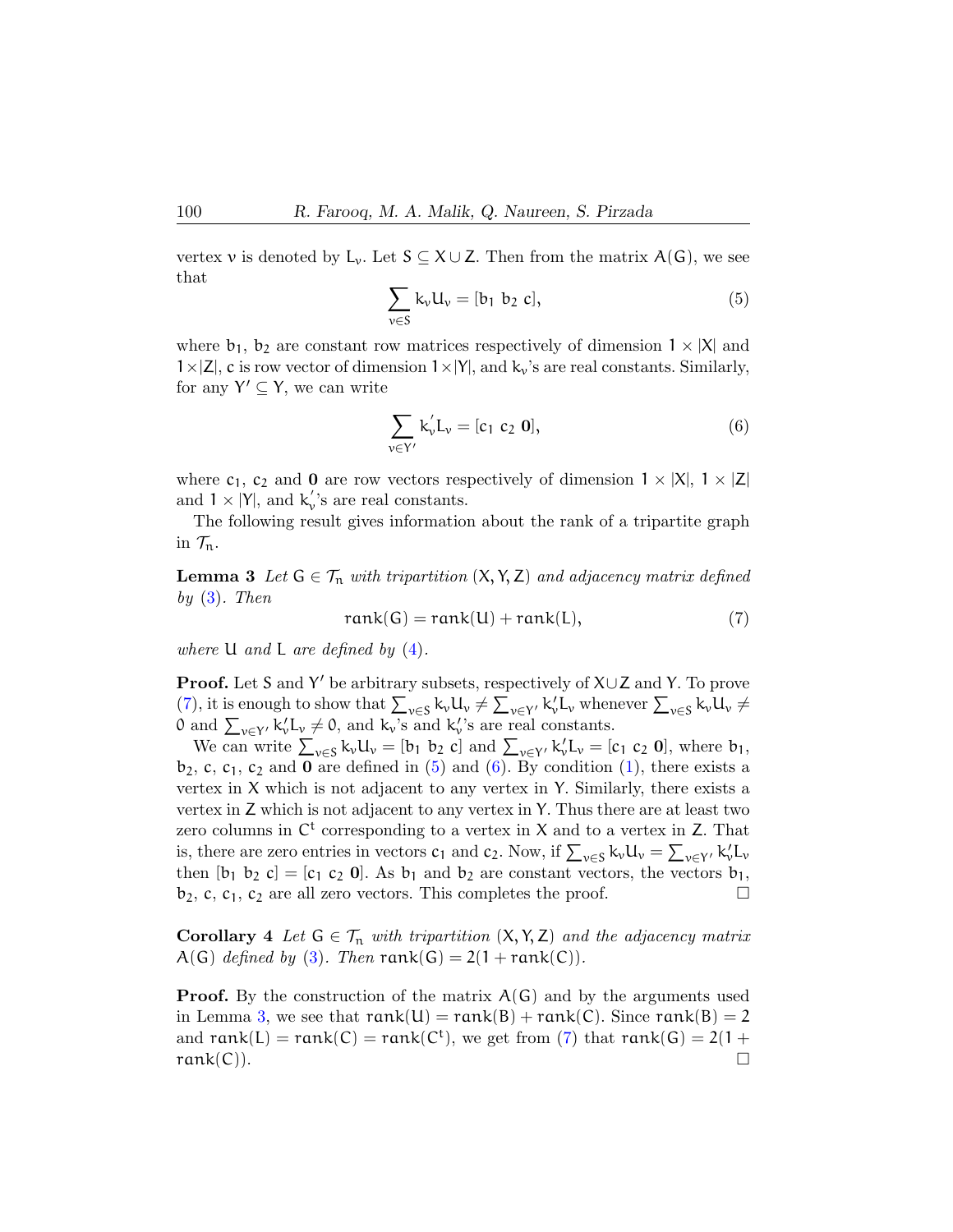<span id="page-5-1"></span>Let  $\mathbb{C}_k(\bar{e})$  denote an expanded cycle of length k with an expanded chord  $\bar{e}$  joining two non-adjacent expanded vertices of the cycle  $\mathbb{C}_k$ . We have the following observation.

**Lemma 5** If  $G = \mathbb{C}_5(\bar{e}) \cup kK_1$  is a graph of order n shown in Figure [1,](#page-5-0)  $k \geq 0$ , then  $G \in \mathcal{T}_n$  and  $\eta(G) = n - 4$ .

**Proof.** Let  $X = X_1 \cup X'$ ,  $Z = Z_1 \cup Z'$  and  $Y = Y_1 \cup Y'$ , where Y' is possibly empty. Then we see that the graph G is a tripartite graph with tripartition  $(X, Y, Z)$ . Moreover, G satisfies [\(1\)](#page-2-0) because  $N_{X'}(Y) = \emptyset$  and  $N_{Z'}(Y) = \emptyset$ . Also,  $G[X \cup Z] = \mathbb{P}(X, Z)$ , that is, G satisfies [\(2\)](#page-2-0). Thus  $G \in \mathcal{T}_n$ . Let  $A(G)$  be the adjacency matrix of G defined by [\(3\)](#page-3-0). By the construction of G, we see that all rows of  $C^t$  are identical and therefore  $rank(C) = 1$ . By Corollary [4,](#page-4-4) we conclude that  $\eta(G) = n - 4$ .



<span id="page-5-0"></span>Figure 1: An expanded graph  $\mathbb{C}_5(\bar{e}) \cup kK_1$ 

The next result gives the nullity set of the graphs in  $\mathcal{T}_n$ .

**Theorem 6** Let  $m_1$ ,  $m_2$  and  $m_3$  be positive integers such that  $n = m_1 + m_2 +$ m<sub>3</sub>. Then for each integer  $k \in \{0, 1, \ldots, \min\{m_1 + m_3 - 2, m_2\}\}\$ , there is a graph  $G \in \mathcal{T}_n$  with tripartition  $(X, Y, Z)$  such that  $|X| = m_1$ ,  $|Y| = m_2$ ,  $|Z| = m_3$  and  $\eta(G) = n - 2(k + 1)$ . Conversely, if  $G \in \mathcal{T}_n$  with tripartition  $(X, Y, Z)$  then  $\eta(G) = n - 2(1 + k)$ , where  $k \in \{0, 1, ..., min\{|X| + |Z| - 2, |Y|\}.$ 

**Proof.** First, we prove that for each  $k \in \{0, 1, \ldots, \min\{m_1 + m_3 - 2, m_2\}\}\)$ , there is a graph  $G \in \mathcal{T}_n$  with tripartition  $(X, Y, Z)$  such that  $|X| = m_1, |Y| = m_2, |Z| =$  $m_3$  and  $\eta(G) = n-2(k+1)$ . We take three non-empty sets  $X = \{x_1, x_2, \ldots, x_{m_1}\},$  $Y = \{y_1, y_2, \ldots, y_{m_2}\}\$ and  $Z = \{z_1, z_2, \ldots, z_{m_3}\}\$ . If  $k = 0$ , we construct a graph  $G = P(X, Z) \cup m_2K_1$ . Clearly,  $G \in \mathcal{T}_n$ . By using Lemma [2,](#page-3-2)  $\eta(G) = n - 2$ . If  $k > 0$ , we consider following two cases.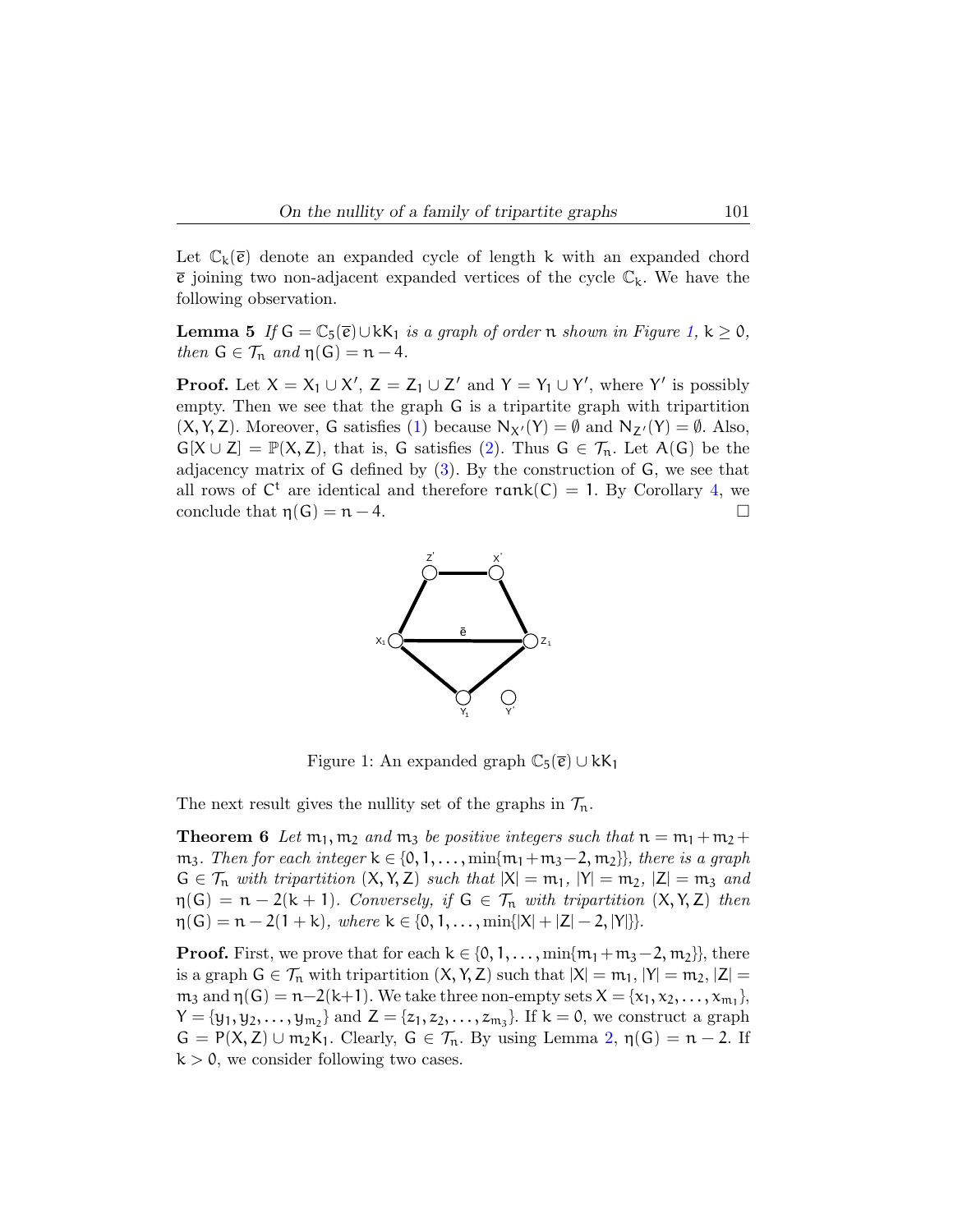**Case 1.** When  $k \leq m_1 - 1$ . Since  $k \leq m_2$ , we construct a tripartite graph G with tripartition  $(X, Y, Z)$  that satisfies the following.

- (i)  $G[X \cup Z] = \mathbb{P}(X, Z)$ ,
- (ii)  $|N_X(y_i)| = 1$  and  $N_Z(y_i) = \emptyset$  for  $1 \le i \le k$ ,
- (iii)  $N_X(y_i) \cap N_X(y_i) = \emptyset$  for  $i \neq j$  and  $1 \leq i, j \leq k$ ,
- (iv)  $d(y_i) = 0$  for  $k + 1 \le i \le m_2$ .

Then  $G \in \mathcal{T}_n$ . Moreover, the adjacency matrix of G is given by [\(3\)](#page-3-0), where

$$
C=\left[\begin{smallmatrix}I_{k\times k} & \phantom{a} & 0_{k\times (m_2-k)}\\ \hline\textbf{0} & \textbf{0} & \textbf{0} & \textbf{0} & \textbf{0} & \textbf{0} & \textbf{0} & \textbf{0} & \textbf{0} & \textbf{0} & \textbf{0} & \textbf{0} & \textbf{0} & \textbf{0} & \textbf{0} & \textbf{0} & \textbf{0} & \textbf{0} & \textbf{0} & \textbf{0} & \textbf{0} & \textbf{0} & \textbf{0} & \textbf{0} & \textbf{0} & \textbf{0} & \textbf{0} & \textbf{0} & \textbf{0} & \textbf{0} & \textbf{0} & \textbf{0} & \textbf{0} & \textbf{0} & \textbf{0} & \textbf{0} & \textbf{0} & \textbf{0} & \textbf{0} & \textbf{0} & \textbf{0} & \textbf{0} & \textbf{0} & \textbf{0} & \textbf{0} & \textbf{0} & \textbf{0} & \textbf{0} & \textbf{0} & \textbf{0} & \textbf{0} & \textbf{0} & \textbf{0} & \textbf{0} & \textbf{0} & \textbf{0} & \textbf{0} & \textbf{0} & \textbf{0} & \textbf{0} & \textbf{0} & \textbf{0} & \textbf{0} & \textbf{0} & \textbf{0} & \textbf{0} & \textbf{0} & \textbf{0} & \textbf{0} & \textbf{0} & \textbf{0} & \textbf{0} & \textbf{0} & \textbf{0} & \textbf{0} & \textbf{0} & \textbf{0} & \textbf{0} & \textbf{0} & \textbf{0} & \textbf{0} & \textbf{0} & \textbf{0} & \textbf{0} & \textbf{0} & \textbf{0} & \textbf{0} & \textbf{0} & \textbf{0} & \textbf{0} & \textbf{0} & \textbf{0} & \textbf{0} & \textbf{0} & \textbf{0} & \textbf{0} & \textbf{0} & \textbf{0} & \textbf{0} & \textbf{0} & \textbf{0} & \textbf{0} & \textbf{0
$$

Then rank $(C) = k$ . By Corollary [4,](#page-4-4) we get  $\eta(G) = n - 2(1 + k)$ . **Case 2.** When  $k > m_1 - 1$ . Since  $k \le m_2$  and  $k - (m_1 - 1) \le m_3 - 1$ , we construct a tripartite graph G with tripartition  $(X, Y, Z)$  that satisfies the following.

- (i)  $G[X \cup Z] = \mathbb{P}(X, Z)$ ,
- (ii)  $|N_X(y_i)| = 1$  for  $1 \le i \le m_1 1$ ,
- (iii)  $|N_Z(y_i)| = 1$  for  $m_1 \le i \le k$ ,
- (iv)  $N_X(y_i) \cap N_X(y_i) = \emptyset$  for  $i \neq j$  and  $1 \leq i, j \leq m_1 1$ ,
- (v)  $N_Z(y_i) \cap N_Z(y_j) = \emptyset$  for  $i \neq j$  and  $m_1 \leq i, j \leq k$ ,
- (vi)  $d(y_i) = 0$  for  $k + 1 \le i \le m_2$ .

Then  $G \in \mathcal{T}_n$ . Moreover, the adjacency matrix of G is given by [\(3\)](#page-3-0), where

$$
C =
$$

 $\sqrt{ }$  $\begin{bmatrix} \phantom{-} \\ \phantom{-} \\ \phantom{-} \end{bmatrix}$  $I_{(m_1-1)\times(m_1-1)}$   $0_{(m_1-1)\times(k-m_1+1)}$   $0_{(m_1-1)\times(m_2-k)}$  $0_{1\times(m_1-1)}$   $0_{1\times(k-m_1+1)}$   $0_{1\times(m_2-k)}$  $0_{(k-m_1+1)\times(m_1-1)}$   $I_{(k-m_1+1)\times(k-m_1+1)}$   $0_{(k-m_1+1)\times(m_2-k)}$  $0_{(m_1+m_2-1-k)\times(m_1-1)}$   $0_{(m_1+m_2-1-k)\times(k-m_1+1)}$   $0_{(m_1+m_2-1-k)\times(m_2-k)}$ 1  $\begin{array}{c} \hline \end{array}$ .

Then rank(C) = k. Corollary [4](#page-4-4) gives  $\eta(G) = n - 2(1 + k)$ .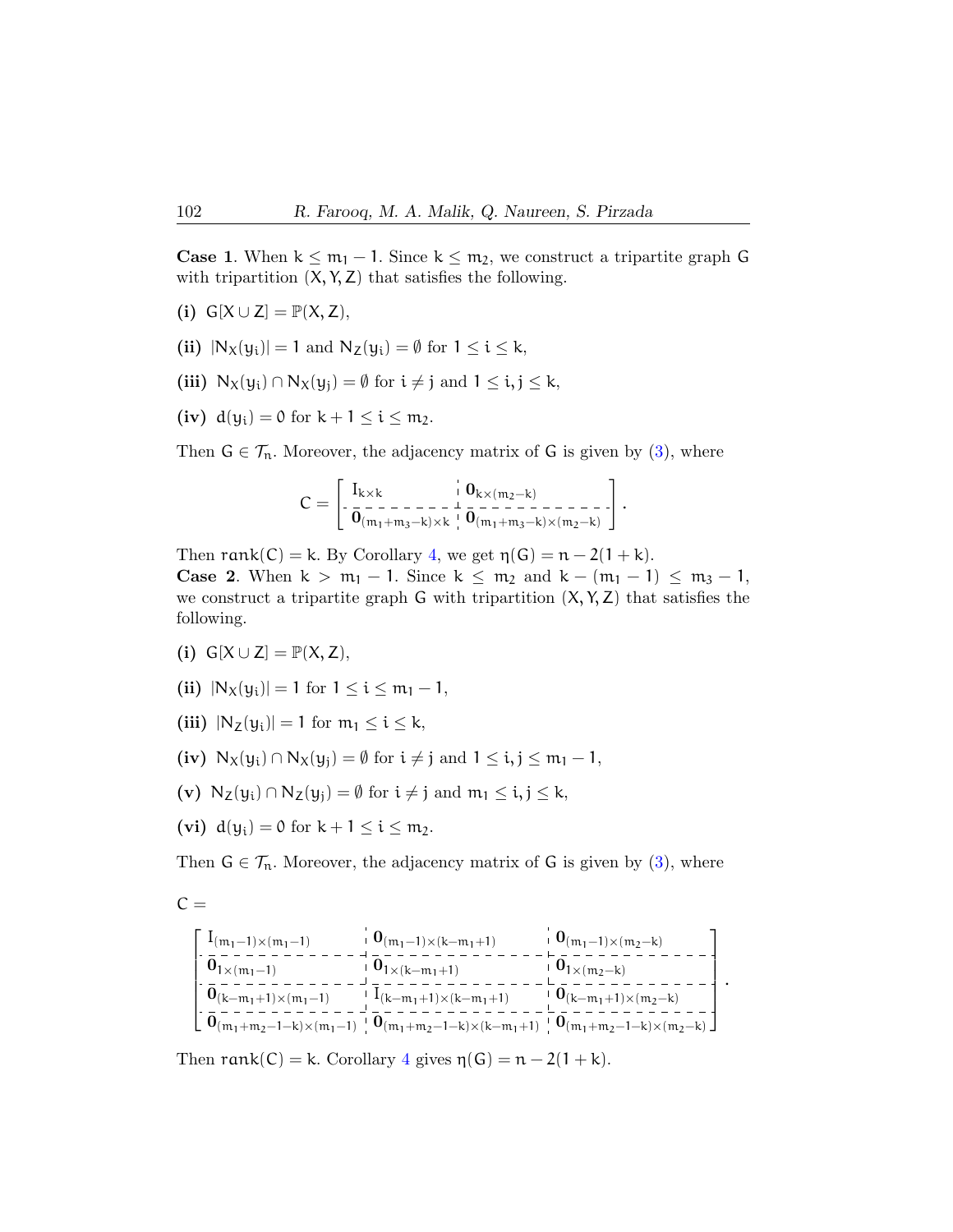Conversely, we show that if  $G \in \mathcal{T}_n$  with tripartition  $(X, Y, Z)$ , then  $\eta(G)$  $n-2(1+k)$  where  $k \in \{0, 1, \ldots, \min\{|X|+|Z|-2, |Y|\}$ . By Corollary [4,](#page-4-4)  $rank(G)$  =  $2(1+\text{rank}(C))$ . By [\(1\)](#page-2-0), there are at least two zero rows in C. This implies that rank(C)  $\leq$  min{|X| + |Z| - 2, |Y|}. The result is true by setting rank(C) = k.  $\Box$ From Corollary [4,](#page-4-4) for each graph  $G \in \mathcal{T}_n$  with  $A(G)$  defined by [\(3\)](#page-3-0), we can write

<span id="page-7-0"></span>
$$
\eta(G) = n - 2(1 + \text{rank}(C)).\tag{8}
$$

The next result is a direct consequence of Lemma [2.](#page-3-2)

**Theorem 7** For a graph  $G \in \mathcal{T}_n$  with tripartition  $(X, Y, Z)$ ,  $\eta(G) = n - 2$  if and only if  $G = \mathbb{P}(X, Z) \cup |Y|K_1$ .

**Proof.** Let  $G \in \mathcal{T}_n$  with tripartition  $(X, Y, Z)$  and  $\eta(G) = n - 2$ . Then from equation [\(8\)](#page-7-0), we have  $rank(C) = 0$ . That is,  $d(y) = 0$  for all  $y \in Y$ . Thus  $G = \mathbb{P}(X, Z) \cup |Y|K_1$ . Conversely, suppose that  $G = \mathbb{P}(X, Z) \cup |Y|K_1$ . Using Lemma [1,](#page-3-3) we see that  $\eta(G) = n - 2$ .

**Theorem 8** Let  $G \in \mathcal{T}_n$  with tripartition  $(X, Y, Z)$  and  $n \geq 4$ . Then  $\eta(G)$  $n-4$  if and only if G is a graph H possibly with some isolated vertices, where H is an expanded path of length 4 or the expanded graph  $\mathbb{C}_5(\bar{e})$ .

**Proof.** Let  $G \in \mathcal{T}_n$  with tripartition  $(X, Y, Z)$  and  $\eta(G) = n - 4$ . Let  $A(G)$  be the adjacency matrix of G defined by [\(3\)](#page-3-0). Then by [\(8\)](#page-7-0), we have  $rank(C) = 1$ , that is,  $rank(L) = 1$ . This means that there is only one independent row, say,  $L_{y_0}$  in L, where  $y_0 \in Y$  is the vertex corresponding to  $L_{y_0}$ . Then for each  $y \in Y$ , either  $N(y) = N(y_0)$  or  $N(y) = \emptyset$ . Let  $Y_1 \subseteq Y$  is the set of all vertices of Y with non-zero degree. We have the following three cases.

**Case 1.** When  $N_Z(Y_1) = \emptyset$ . In this case,  $N(Y_1) \subseteq X$ . By condition  $(1), N(Y_1) \neq \emptyset$  $(1), N(Y_1) \neq \emptyset$ X. We partition X, Y and Z into Y<sub>1</sub>, N(Y<sub>1</sub>), Z and  $X \setminus N(Y_1)$ . Then G can be drawn as an expanded path  $\mathbb{P}(Y_1, N(Y_1), Z, X \setminus N(Y_1))$  possibly with some isolated vertices in  $Y \setminus Y_1$ .

**Case 2.** When  $N_X(Y_1) = \emptyset$ . In this case,  $N(Y_1) \subseteq Z$ . By condition  $(1), N(Y_1) \neq Z$  $(1), N(Y_1) \neq Z$ Z. We partition X, Y and Z into Y<sub>1</sub>, N(Y<sub>1</sub>), X and  $Z \setminus N(Y_1)$ . Then G can be drawn as an expanded path  $\mathbb{P}(Y_1, N(Y_1), X, Z \setminus N(Y_1))$  possibly with some isolated vertices in  $Y \setminus Y_1$ .

**Case 3.** When  $N_X(Y_1) \neq \emptyset$  and  $N_Z(Y_1) \neq \emptyset$ . We can partition X into  $X_1$  and X', such that  $X_1 = N_X(Y_1)$  and  $X' = X \setminus X_1$ . Similarly, we can partition Z into  $Z_1$  and  $Z'$ , such that  $Z_1 = N_Z(Y_1)$  and  $Z' = Z \setminus Z_1$ . Then, using condition [\(2\)](#page-2-0), one can draw the graph G as an expanded graph  $\mathbb{C}_5(\bar{e})$  (shown in Figure [1\)](#page-5-0).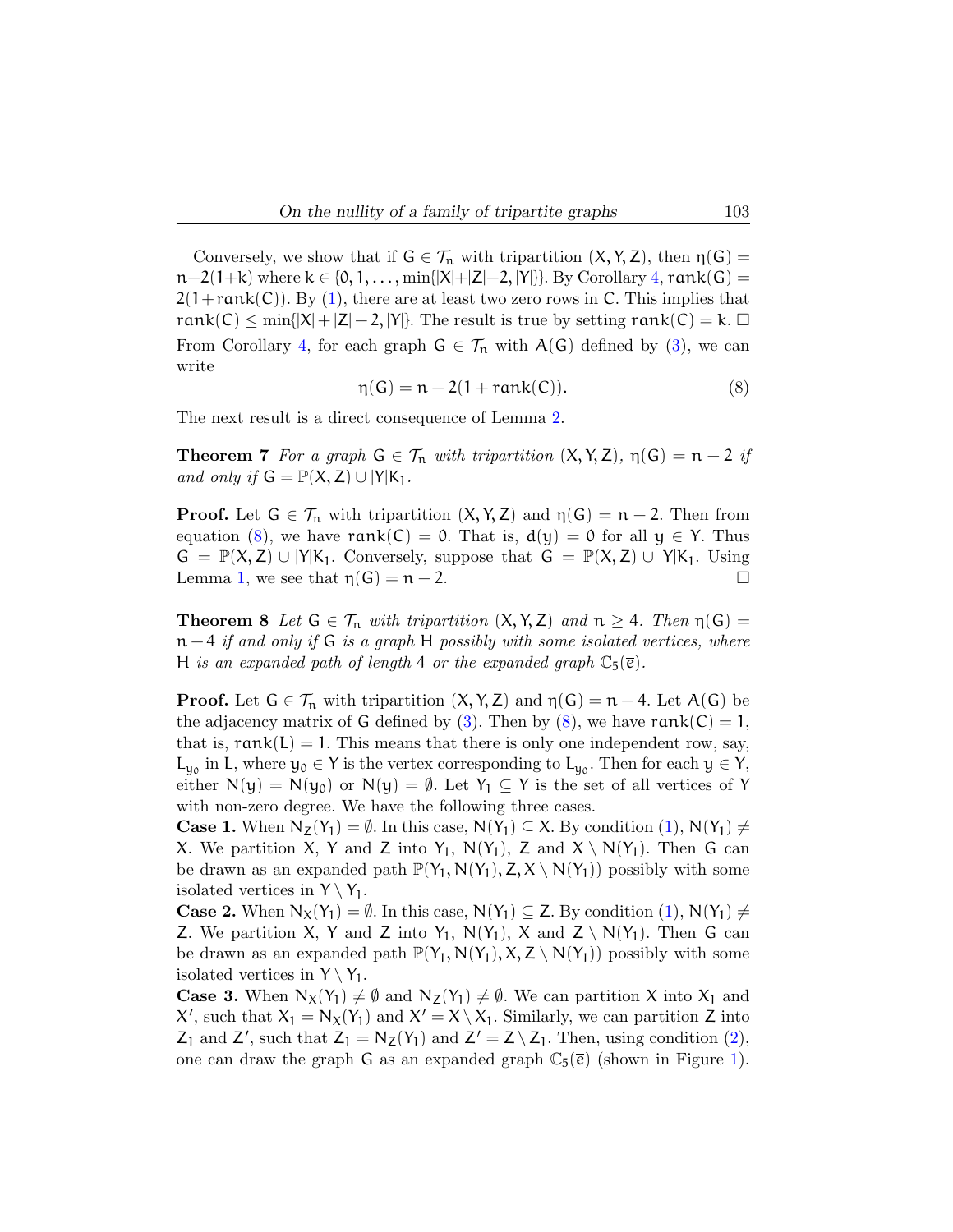There are possibly some isolated vertices in Y', where  $Y' = Y \setminus Y_1$ .



Figure 2: Two expanded paths  $\mathbb{P}(Y_1, N(Y_1), Z, X \setminus N(Y_1))$  and  $\mathbb{P}(Y_1, N(Y_1), X, Z \setminus N(Y_1))$  $N(Y_1)$  of length 4

Conversely, let G be drawn as an expanded path of length 4 possibly with some isolated vertices. Then Lemma [1](#page-3-3) yields that  $\eta(G) = n - 4$ . Furthermore, if G can be drawn as  $\mathbb{C}_5(\bar{e})$  with some isolated vertices, then using Lemma [5,](#page-5-1) we get  $\eta(G) = n - 4$ .

# 4 Some graphs in  $\mathcal{T}_n$  with nullity  $n-6$

In this section, we consider some graphs in  $\mathcal{T}_n$ ,  $n \geq 6$ , with nullity  $n - 6$ . Let  $G \in \mathcal{T}_n$  with tripartition  $(X, Y, Z)$  and let  $X' = X \setminus N_X(Y)$ . Note that  $X' \neq \emptyset$  by [\(1\)](#page-2-0). We assume that

<span id="page-8-1"></span><span id="page-8-0"></span>
$$
G[N_X(Y) \cup Y] = \mathbb{P}(N_X(Y), Y). \tag{9}
$$

The following result gives a characterization of a graph G in  $\mathcal{T}_n$ ,  $n \geq 6$ satisfying [\(9\)](#page-8-0) and  $\eta(G) = n - 6$ .

**Theorem 9** Let  $G \in \mathcal{T}_n$  with tripartition  $(X, Y, Z)$ ,  $n \geq 6$ . Assume that G satisfies [\(9\)](#page-8-0) and  $\eta(G) = n - 6$ . Then G has one of the following expanded decomposition.

- $(1)$   $\mathbb{C}_5(\overline{e}), \mathbb{P}_2$
- (2)  $\mathbb{C}_5(\overline{e})$ ,  $\mathbb{C}_3$ ,  $\mathbb{P}_2$ ,
- (3)  $2\mathbb{C}_5(\overline{e})$ ,  $2\mathbb{P}_2$ ,
- (4)  $\mathbb{C}_5(\overline{e})$ ,  $\mathbb{C}_3$ ,  $2\mathbb{P}_2$ .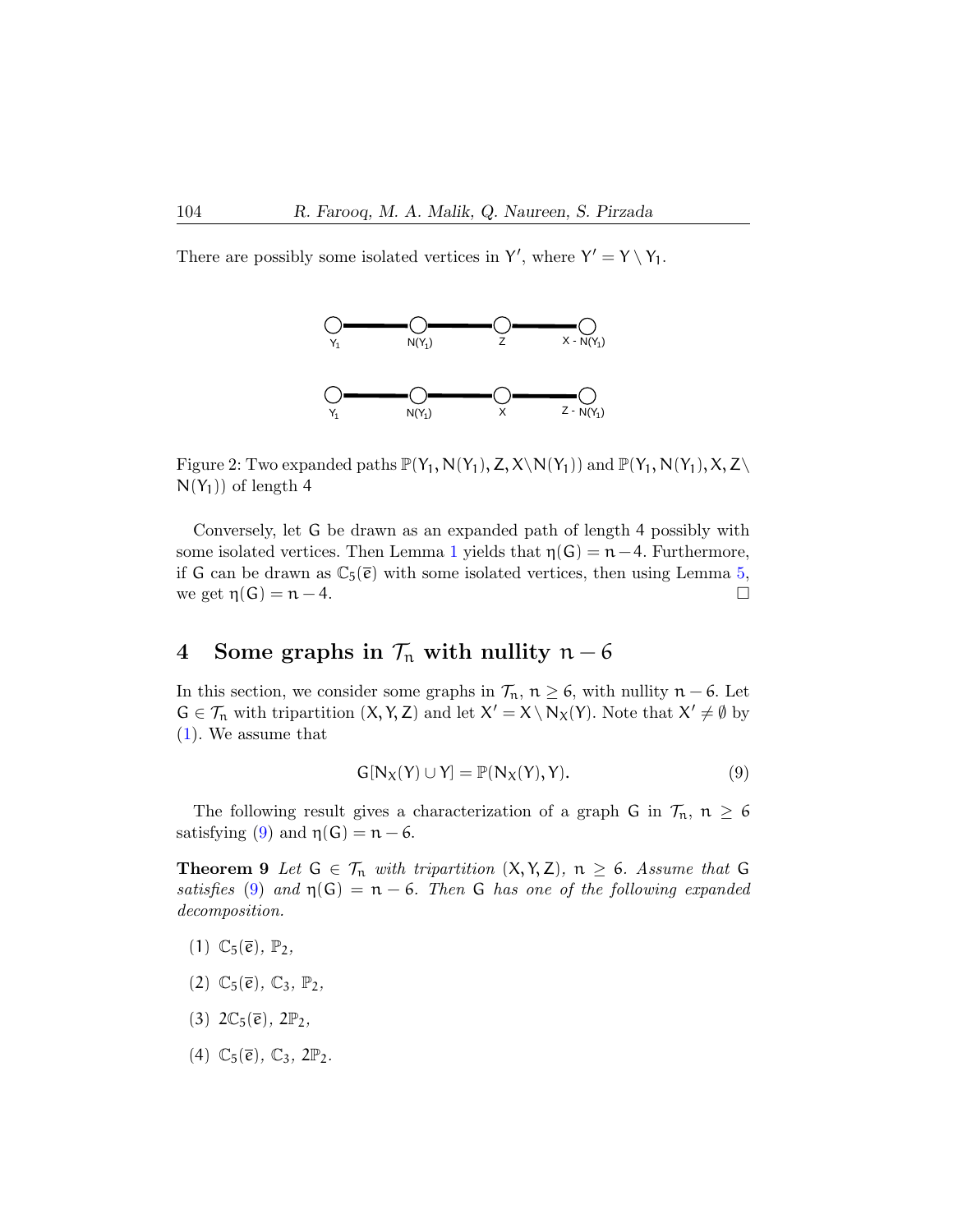**Proof.** Let  $G \in \mathcal{T}_n$  with tripartition  $(X, Y, Z)$  satisfying  $(9)$  and  $\eta(G) = n - 6$ ,  $n \geq 6$ . Let  $X' = X \setminus N_X(Y)$  and  $Z' = Z \setminus N_Z(Y)$ . From [\(1\)](#page-2-0), we see that X' and  $Z'$  are nonempty. Let  $A(G)$  be the adjacency matrix of G defined by [\(3\)](#page-3-0). Since  $\eta(G) = n - 6$ , using Corollary [4](#page-4-4), we have rank(L) = 2. This implies that L has two independent rows, say,  $L_{y_1}$  and  $L_{y_2}$ , where  $y_1, y_2 \in Y$ . Using [\(1\)](#page-2-0) and  $(9)$ , the columns of L corresponding to the vertices of X are constant. Then for each  $y \in Y$ , either  $L_y = L_{y_1}$  or  $L_y = L_{y_2}$ . Thus we partition Y into Y<sub>1</sub> and  $Y_2$ , where

$$
Y_1 = \{ y \in Y \mid L_y = L_{y_1} \}, Y_2 = \{ y \in Y \mid L_y = L_{y_2} \}.
$$

Note that  $N_Z(y) = N_Z(Y_1)$  for each  $y \in Y_1$ , and  $N_Z(y) = N_Z(Y_2)$  for each  $y \in Y_2$ . Since rank(L) = 2, either  $N_Z(Y_1) \neq \emptyset$  or  $N_Z(Y_2) \neq \emptyset$ . Without loss of generality, assume that  $N_Z(Y_1) \neq \emptyset$  and  $N_Z(Y_1) \not\subseteq N_Z(Y_2)$ . The following three cases are possible.

**Case 1.** When  $N_Z(Y_1) \cap N_Z(Y_2) = \emptyset$ .

If  $N_Z(Y_2) = \emptyset$ , then  $N_Z(Y) = N_Z(Y_1)$ . We draw the graph G as an expanded graph on six expanded vertices  $X_1 = N_X(Y)$ ,  $X'$ ,  $Z_1 = N_Z(Y)$ ,  $Z'$ ,  $Y_1$  and  $Y_2$ . Here  $Y'$  is possibly empty. The graph is shown in Figure [3](#page-10-0) (i). In this case, we can decompose the graph G into  $\mathbb{C}_5(\bar{e})$  and  $\mathbb{P}_2$ .

If  $N_Z(Y_2) \neq \emptyset$ , we partition  $N_Z(Y)$  into  $Z_1 = N_Z(Y_1)$  and  $Z_2 = N_Z(Y_2)$ . We draw the graph G as an expanded graph on seven expanded vertices  $X_1$  =  $N_X(Y)$ ,  $X'$ ,  $Z_1 = N_Z(Y_1)$ ,  $Z_2 = N_Z(Y_2)$ ,  $Z'$ ,  $Y_1$  and  $Y_2$ . The graph is shown in Figure [3](#page-10-0) (ii). In this case, the graph can be decomposed into  $\mathbb{C}_5(\bar{e})$ ,  $\mathbb{C}_3$  and  $\mathbb{P}_2$ .

**Case 2.** When  $N_Z(Y_1) \cap N_Z(Y_2) \neq \emptyset$  and  $N_Z(Y_2) \nsubseteq N_Z(Y_1)$ .

Let  $Z_1 = N_Z(Y_1) \cap N_Z(Y_2)$ ,  $Z_2 = N_Z(Y_1) \setminus N_Z(Y_2)$  and  $Z_3 = N_Z(Y_2) \setminus N_Z(Y_1)$ . Then  $Z'$ ,  $Z_1$ ,  $Z_2$  and  $Z_3$  form a partition of Z. The graph can be drawn as an expanded graph on eight expanded vertices  $X_1 = N_X(Y)$ ,  $X'$ ,  $Z_1$ ,  $Z_2$ ,  $Z_3$ ,  $Z'$ ,  $Y_1$  and  $Y_2$ . The graph is shown in Figure [4](#page-10-1) (i). In this case, the graph G can be decomposed into  $2\mathbb{C}_5(\bar{e})$  and  $2\mathbb{P}_2$ .

**Case 3.** When  $N_Z(Y_1) \cap N_Z(Y_2) \neq \emptyset$  and  $N_Z(Y_2) \subseteq N_Z(Y_1)$ .

We draw the graph G as an expanded graph on seven expanded vertices  $X_1 =$  $N_X(Y)$ ,  $X'$ ,  $Z_1 = N_Z(Y_2)$ ,  $Z_2 = N_Z(Y_1) \setminus N_Z(Y_2)$ ,  $Z'$ ,  $Y_1$  and  $Y_2$ . The graph is shown in Figure [4](#page-10-1) (ii). The graph G can be decomposed into  $\mathbb{C}_5(\bar{e})$ ,  $\mathbb{C}_3$  and  $2\mathbb{P}_2$ .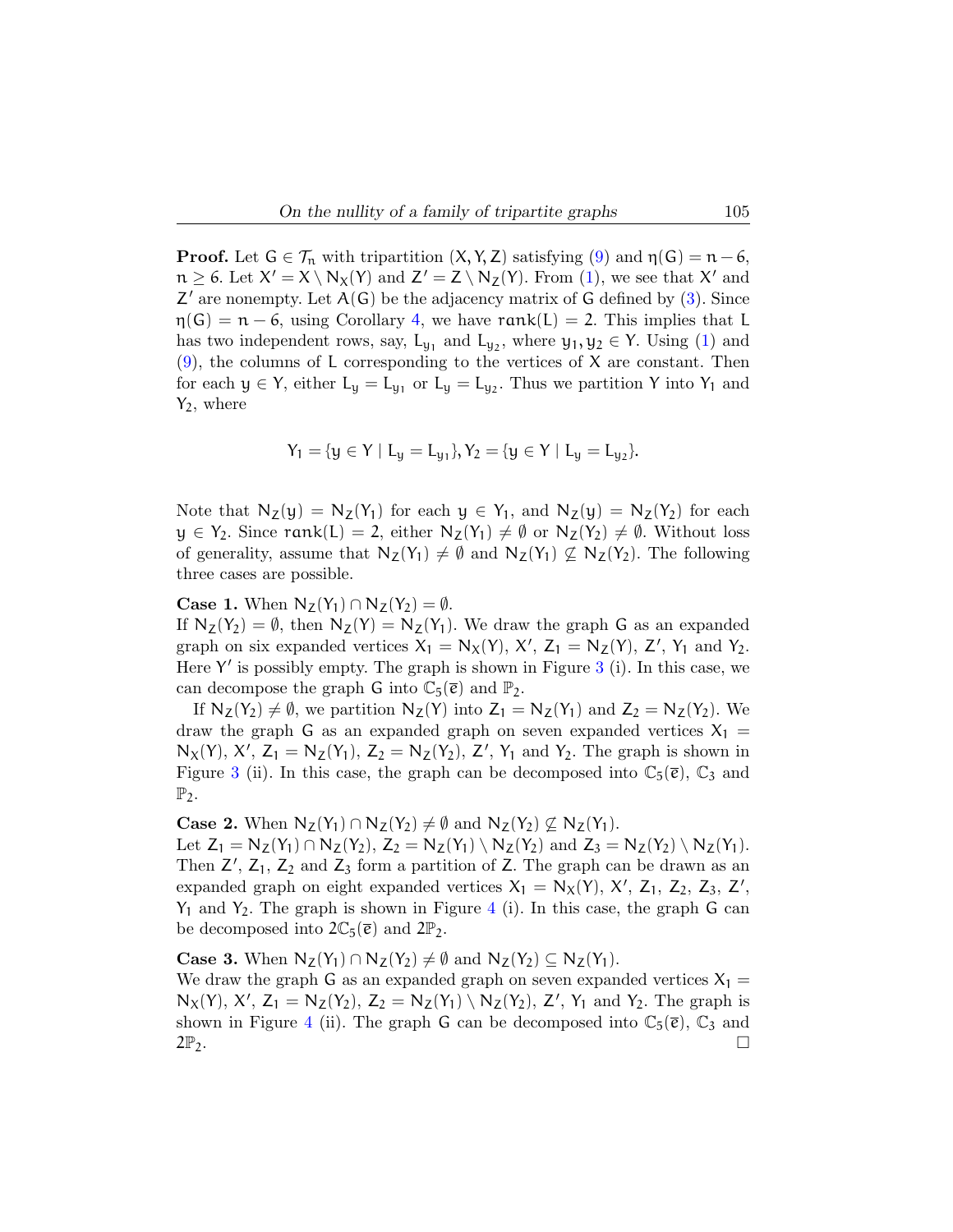

Figure 3: Graphs drawn in Case 1 with  $N(Y_1) \cap N(Y_2) = \emptyset$ 

<span id="page-10-0"></span>

<span id="page-10-1"></span>Figure 4: Graphs drawn in Case 2 and Case 3 with  $N(Y_1) \cap N(Y_2) \neq \emptyset$ 

# 5 Conclusion

We studied n-vertex tripartite graphs satisfying  $(1)$  and  $(2)$ . We obtained the nullity set of this class of n-vertex tripartite graphs and characterized them with nullity  $n - 4$ . It will be interesting to consider a more general class of n-vertex tripartite graphs and to characterize them with their nullity. In Theorem [9,](#page-8-1) we characterized those n-vertex tripartite graphs whose nullity is  $n - 6$  and that satisfy [\(1\)](#page-2-0), [\(2\)](#page-2-0) and [\(9\)](#page-8-0). We are not sure about the converse of Theorem [9](#page-8-1) and it is left as an open problem.